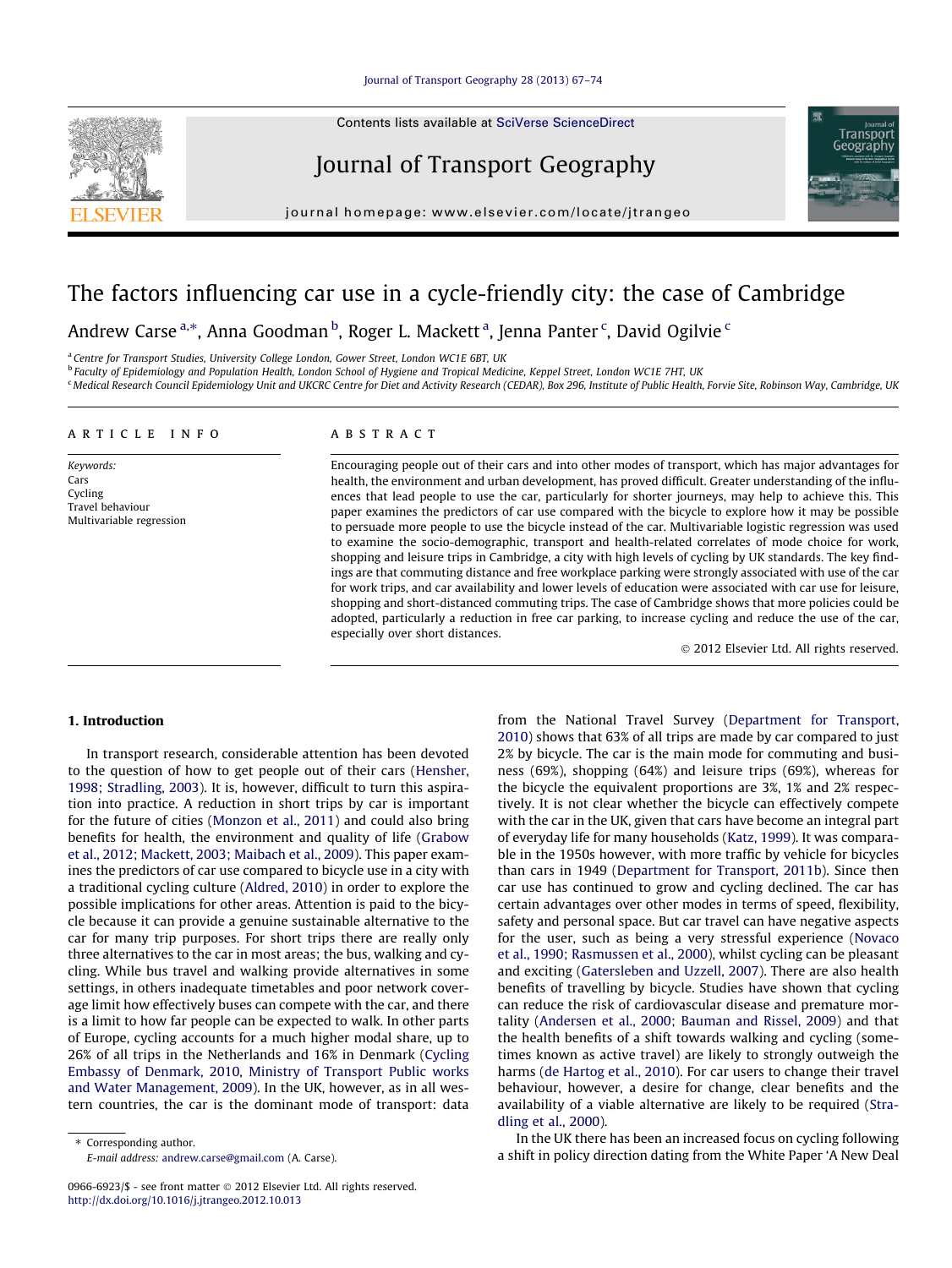for Transport' ([DETR, 1998\)](#page-7-0). The government of the time subsequently introduced a long-term strategy to encourage people to use more sustainable modes of travel [\(Cairns et al., 2004](#page-7-0)). The first part of the strategy included the Cycling Demonstration Town programme that started in October 2005 and provided investment for six towns. Each town received funding that equated to £10 per head of population per year, sourced equally from central and local government ([Sloman et al., 2009](#page-7-0)). The Department for Transport and the Department of Health followed this with a further £43 m invested in a second phase known as the Cycling City and Towns (CCTs) programme involving one city and 11 towns. The aim was to explore whether increased investment in cycling as part of a whole-town strategy could lead to a significant and sustained increase in the number of cyclists and the frequency of cycling ([Department for Transport, 2011a\)](#page-7-0). Evaluation of the Cycling Demonstration Towns reported an average 27% increase in cycling relative to levels in 2005 before the introduction of the programme ([Sloman et al., 2009\)](#page-7-0). The aim of this study is to identify which characteristics are significantly associated with the choice of the car versus the bicycle for work, shopping and leisure trips. The study takes place in one of the Cycling Towns, Cambridge. This is a location with a history of high levels of cycle use compared to other urban areas in the UK. Indeed, Cambridge has the UK's highest modal share for cycling to work (25%), substantially higher than that for the locations with the next highest modal shares (Oxford, 14% and York, 14%) ([ONS, 2001\)](#page-7-0). Investigating why people continue to use the car in an area with a high prevalence of cycling may help inform strategies that could increase cycling in other towns and cities in order to bring about improvements for traffic congestion and public health. [Kingham et al. \(2001\)](#page-7-0) have found that many factors are discouraging people to move out of their car and onto their bicycle, including distance, cycle infrastructure and because there is too much traffic on the roads. However in Cambridge, which has been described as a city representing a cycling culture, there are factors that encourage cycling, including having a favourable flat environment (of with parts of the city centre closed to motor traffic), a generally temperate climate (the region's mean temperatures are higher than the UK average and has lower rainfall and wind levels ([Met Office, 2012\)](#page-7-0)), prominent cycling activism and extensive infrastructure [\(Aldred, 2010](#page-7-0)). Therefore if predictors of car use can be identified, these may help inform actions that could be introduced to increase cycling in other locations. The study also examines the specific correlates of modal choice for short work trips (those of less than 5 km) to examine whether there are policies that might help to promote modal shift for these trips [\(Mack](#page-7-0)[ett, 2001\)](#page-7-0).

# 2. Methods

This analysis uses data collected as part of the Commuting and Health in Cambridge study, which is being conducted in Cambridge, UK and has been described in more detail elsewhere [\(Ogil](#page-7-0)[vie et al., 2010\)](#page-7-0). In summary, a questionnaire survey of working adults (aged 16 and over) was conducted between May and October 2009. Participants were recruited through workplaces in Cambridge to which they commuted from within an approximate radius of 30 km of the city centre. The questionnaire included a 1-day travel record of all trips made on the previous day [\(Panter](#page-7-0) [et al., 2011](#page-7-0)). This had been used in a previous study in Glasgow ([Ogilvie et al., 2008\)](#page-7-0) and adapted from the UK National Travel Survey [\(Stratford et al., 2003](#page-7-0)). For each trip, respondents specified the purpose and elapsed time spent using each travel mode. The trips were classified using the National Travel Survey categories for trip purpose and main mode [\(Department for Transport, 2010\)](#page-7-0). Of the eight trip purposes, work, shopping and leisure trips were used in the analysis because they were the most frequently reported categories. Factors affecting modal choice To characterise those who used the car (compared to the bicycle) for different trip purposes, three main groups of explanatory variables were considered: socio-demographic, transport and health-related indicators, all of which were taken from the relevant sections of the questionnaire ([Panter et al., 2011\)](#page-7-0). Socio-demographic indicators included sex, age, presence of children in the household, education, housing tenure and urban–rural status. Binary indicators were created for having children aged under 5 years or between 5 and 15 years, whether the participant's home was rented or owned, and whether the participant lived in an urban or rural location. This last variable was determined according to the Urban and Rural Classification of the participants' residential Census Output Area [\(Bibby and Shep](#page-7-0)[herd, 2004\)](#page-7-0). Age was categorised into five bands and education was classified into four groups of highest level of attainment – degree level, 'A' Level or equivalent, GCSE or equivalent and other. Transport indicators included having a driving licence, having access to cars and bicycles and the frequency of walking for pleasure. Binary indicators were produced for holding a driving licence and for bicycle access. Three categories were derived for the number of cars per adult in the household: none, less than one (which included households with one or more cars available but fewer cars than adults in the household) and one or more. Time spent walking for pleasure was included in order to identify any association between recreational walking and modal choice. This variable was derived from the total reported duration of walking for pleasure in the past week (in minutes) and categorised into four groups. Finally two additional transport variables were used in the analysis of work trips (but not shopping and leisure trips): parking provision at work (categorised as free parking, paid parking or no parking) and network distance from home to work, which was computed in a Geographical Information System (GIS) (ArcGIS 9.3) using home and work postcodes provided in the questionnaire and categorised as less than 3 km, 3–5 km, 5–10 km or greater than 10 km.

The health-related indicators were body mass index (BMI) and the physical and mental health summary scores of the SF-8 [\(Ware](#page-7-0) [et al., 2001](#page-7-0)). BMI was calculated by dividing weight in kilograms by height in metres squared and categorised into one of three groups ([World Health Organisation, 2000](#page-7-0)): underweight/normal weight, overweight and obese. The SF-8 physical (PCS-8) and mental (MCS-8) health summary scores provide a reliable measure of physical and mental health based on eight questions on general health, physical functioning, and limitations over the past 4 weeks due to physical health problems, bodily pain, energy, social functioning, mental health and emotional problems ([Ware et al.,](#page-7-0) [2001\)](#page-7-0). Responses were given on Likert scales. PCS-8 and MCS-8 summary scores were then calculated using the method and coefficients given in the SF-8 manual [\(Ware et al., 2001](#page-7-0)).

Univariable and multivariable logistic regression analyses were conducted for the individual trip purposes to provide separate models for work, shopping and leisure trips. In all cases the outcome measure was modal choice  $(0 = bicycle$  and  $1 = car)$ . Trips made for other purposes, and trips made using a main mode other than the bicycle or the car, were excluded from analysis. Univariable associations were identified for each explanatory indicator to estimate the odds ratio (OR) for using a car instead of cycling for each trip purpose. As suggested by [Hosmer and Lemeshow](#page-7-0) [\(2000\),](#page-7-0) only variables for which a significance level of less than 0.25 was obtained in univariable analysis were included in the multivariable logistic regression models. Multivariable modelling began with the entry of socio-demographic variables, followed by transport variables and finally health variables. This sequential model building was designed to explore the relative importance of the three domains of explanatory variables and how these varied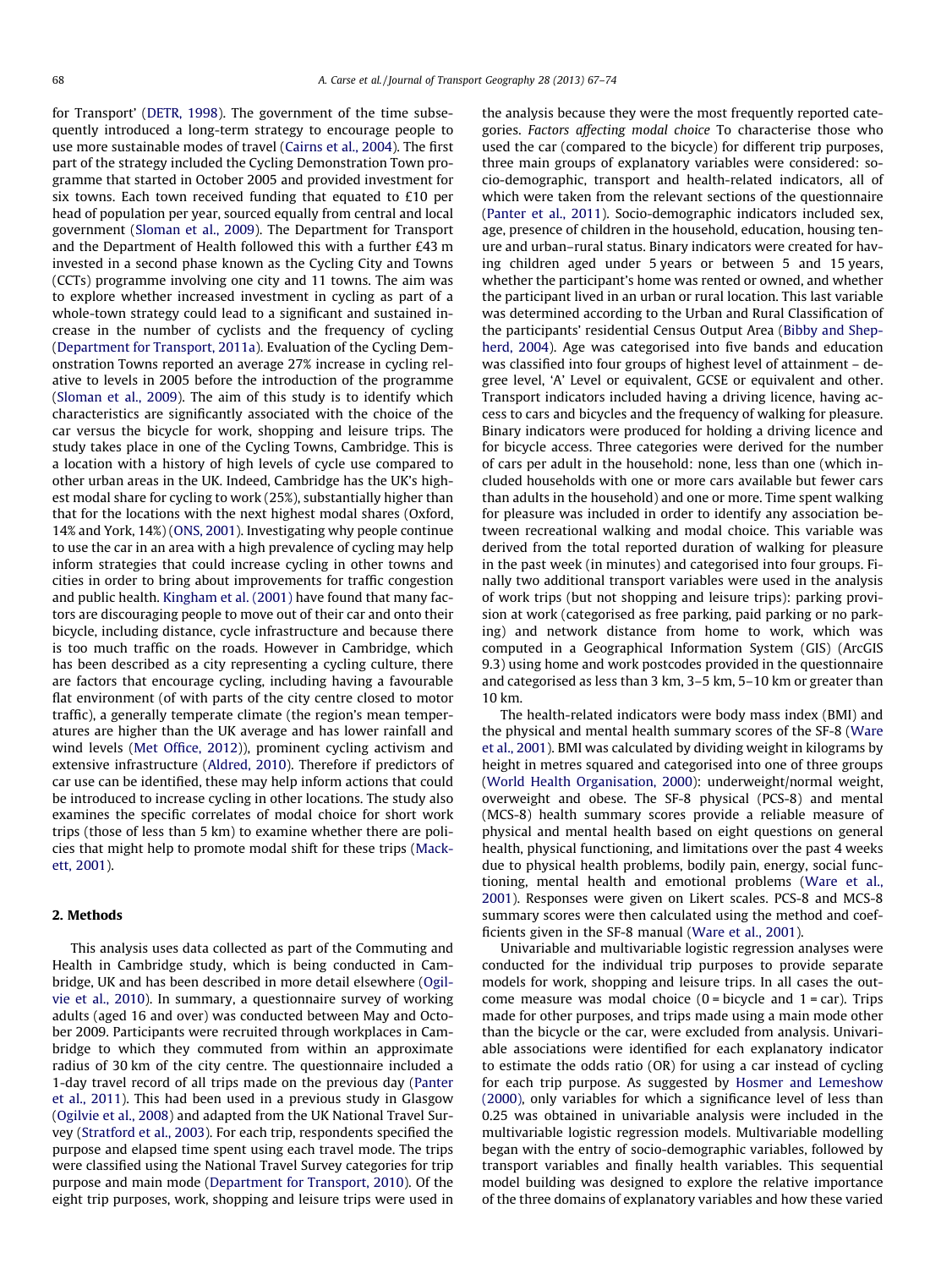when variables from each domain were added. If a variable had a significance level greater than 0.05 in the socio-demographic (Model 1), transport (Model 2) or health (Model 3) models it was removed and only the significant variables were included in the tables and the final model (Model 4). Because the analysis was conducted at trip level there were often multiple trips by the same individual; robust standard errors were used to account for this clustering. All analysis was conducted in Stata version 10.0.

#### 3. Results

Eleven hundred and sixty four completed questionnaires were returned, and in these a total of 4124 trips were recorded. Of these, 3784 trips were valid: trips were discounted if entries were incomplete or trips had more than one purpose of which the main purpose could not be deciphered. The majority of the 3784 trips were for work (1906, 50%); 609 (16%) were made for shopping and 636 (17%) for leisure. The remaining 17% of trips for all other purposes were not included. As the analysis is comparing the bicycle with the car, only trips made by these modes were used. Descriptive statistics for each of the trip purposes made using either the bicycle or the car as the main mode are provided in [Table 1](#page-3-0).

## 3.1. Work travel

A summary of the multivariable analysis of work trips is shown in [Table 2](#page-4-0). The most prominent initial finding was the extent to which the transport characteristics (Model 2 in [Table 2](#page-4-0)) contributed to modal choice. Their coefficient of determination (pseudo  $R^2$ ) was 0.45, which indicates that 45% of variance in the choice of the car over the bicycle was explained by the transport predictors. It should be noted that the value of the pseudo  $R^2$  is not comparable to an  $R^2$ value obtained using ordinary least squares (OLS) regression, but it can still be used as a representation of how the model is performing and the relative influence of different groups of explanatory variables ([Hensher et al., 2005\)](#page-7-0). In this model, participants with more cars per adult in the household or commuting from greater distances were more likely to commute by car. Two other variables were significantly associated with car use: having free workplace parking, and walking 20–30 min per week for pleasure.

When socio-demographic, transport and health related characteristics were included in one model (Model 4 in [Table 2](#page-4-0)), 52% of the variance in car travel was explained by the model, with the largest contribution coming from the transport characteristics. In this group the statistically significant variables were commuting distance, car ownership and free workplace parking. The other explanatory variables that were significant in the model were being female, the possession of only 'A' Level qualifications or equivalent, and a BMI in the obese range. Variables that were significant in domain-specific models and not in Model 4 included living in an owner-occupied property and living in a rural location (Model 1, [Table 2](#page-4-0)) and PCS-8 and MCS-8 (Model 3, [Table 2\)](#page-4-0).

Because commuting distance showed one of the strongest associations with car commuting, the associations of the other sociodemographic, transport and health-related characteristics within shorter and longer trips were examined separately. In the model for short trips (defined as commuting trips made by participants with a computed home-to-work network distance of less than 5 km) fewer variables were significantly associated with modal choice ([Table 3](#page-5-0)) and the pseudo  $R^2$  value decreased to 0.25. The transport characteristics (Model 2 in [Table 3](#page-5-0)) still showed the strongest associations with modal choice, but less so than in the overall model. Cars per adult and workplace parking were statistically significant predictors, with the likelihood of car use being increased if there were one or more cars per adult per household and if participants reported having free car parking at work. In the socio-demographic model only the possession of 'A' Level qualifications was significant (Model 1 in [Table 3\)](#page-5-0) and only having a BMI classed as obese was significant in the health model (Model 3 in [Table 3](#page-5-0)). This association with BMI did not persist in Model 4 after adjustment for socio-demographic and transport characteristics (Model 4 in [Table 3\)](#page-5-0). Instead, those with lower educational qualifications were more likely to report making work trips by car. The only two other significant predictors of modal choice in this model were the availability of one or more cars per adult in the household and free workplace parking.

#### 3.2. Shopping travel

For shopping trips, the transport variables that were statistically significant were car ownership and walking for pleasure (Model 2 in [Table 4](#page-5-0)). The more cars available, the more likely participants were to travel by car and if the participant walked for 20– 30 min for pleasure per week, the likelihood of car travel was also increased. In the model including only socio-demographic characteristics (Model 1 in [Table 4](#page-5-0)), age, housing tenure and education were associated with the likelihood of using the car for shopping trips. In the health model, no explanatory variables were significantly associated with modal choice.

When the three domains of explanatory variables were combined (Model 4) the variance in modal choice explained by the model increased to 36%. Age, education and car ownership were the main factors associated with modal choice for shopping. Participants aged 40–49 or 60 years and over, and those without a degree-level education, were more likely to travel by car. Once again, the higher the number of cars available per adult in the household, the more likely that the trip would be made by car. None of the health characteristics were associated with modal choice in this model, and only the effect of walking for pleasure for 20–30 min did not remain significant from Model 2 to Model 4.

## 3.3. Leisure travel

The analysis of leisure trips produced a similar result to that for the shopping trips. The variables studied contributed relatively little to explaining the choice of the car over the bicycle, with similar pseudo  $R^2$  figures for the socio-demographic and transport characteristics. When all the groups of explanatory variables were included, the pseudo  $R^2$  value increased to 27% (Model 4 in [Table 5\)](#page-6-0) in line with findings for the other trip purposes. Education, car ownership and BMI were predictors of modal choice. Lower levels of educational attainment, more cars per adult in the household and being classed as obese were all associated with travelling by car instead of cycling. For the socio-demographic model (Model 1 in [Table 5\)](#page-6-0), the predictors of car use that did not remain in Model 4 were being female and living in a rural location.

## 4. Discussion

The objective of this paper was to identify predictors that are associated with the choice of the car over the bicycle for different trip purposes. Using the case study of Cambridge as a city with high cycle use, the socio-demographic, transport and health-related characteristics of work, shopping and leisure trips were examined. Key findings were that (i) commuting distance and workplace car parking availability were strongly associated with using the car to travel to work; (ii) similar socio-demographic, transport and health-related characteristics were associated with car commuting for both long and short trips to work; and (iii)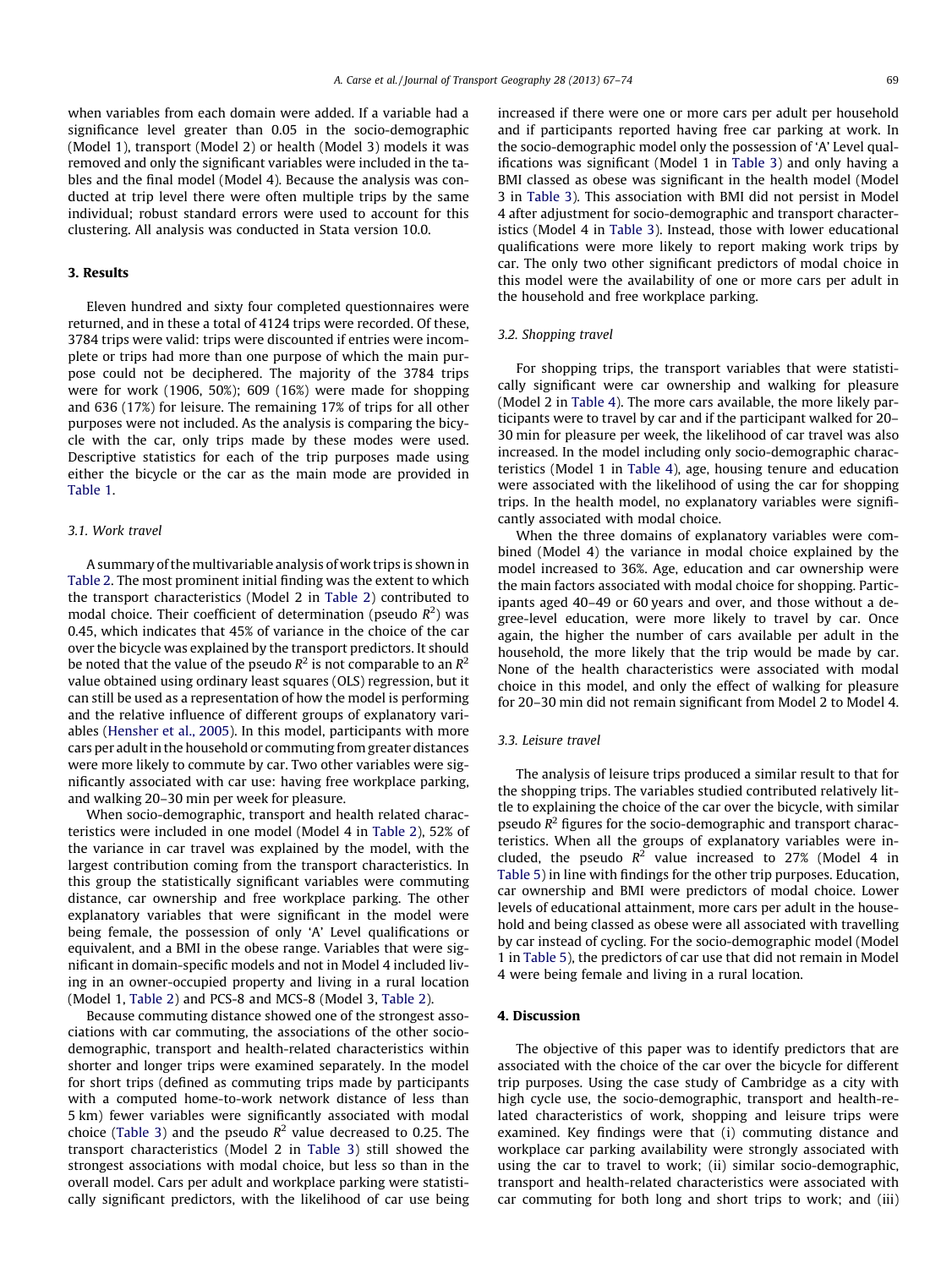<span id="page-3-0"></span>Socio-demographic, transport and health-related characteristics of participants reporting work, shopping and leisure trips (%).

|                                | Number of    | Number     | Percentage of trips by car (cf. bicycle) for |                                      |                         |                        |  |
|--------------------------------|--------------|------------|----------------------------------------------|--------------------------------------|-------------------------|------------------------|--|
|                                | participants | of trips   | Work $(n = 1395)$                            | Work - less than<br>5 km $(n = 534)$ | Shopping<br>$(n = 609)$ | Leisure<br>$(n = 622)$ |  |
| Total sample                   | 1164         | 4105       | 46.7                                         | 13.3                                 | 67.5                    | 61.5                   |  |
| Socio-demographic              |              |            |                                              |                                      |                         |                        |  |
| Sex<br>Male                    | 367          | 1242       | 34.8                                         | 10.5                                 | 63.5                    | 48.8                   |  |
| Female                         | 797          | 2852       | 53.0                                         | 15.1                                 | 68.7                    | 65.6                   |  |
|                                |              |            |                                              |                                      |                         |                        |  |
| Age                            |              |            |                                              |                                      |                         |                        |  |
| <30 years                      | 194          | 750        | 35.0                                         | 12.3                                 | 46.9                    | 48.9                   |  |
| $30-39$ years                  | 328          | 1156       | 41.9                                         | 9.2                                  | 76.3                    | 65.4                   |  |
| $40 - 49$ years                | 303          | 1088       | 47.5                                         | 17.9                                 | 78.9                    | 71.6                   |  |
| $50 - 59$ years<br>>60 years   | 247<br>88    | 814<br>278 | 56.6<br>56.6                                 | 19.3<br>9.1                          | 60.0<br>85.7            | 65.2<br>41.7           |  |
|                                |              |            |                                              |                                      |                         |                        |  |
| Child aged under 5             |              |            |                                              |                                      |                         |                        |  |
| No                             | 577          | 3464       | 48.1                                         | 14.4                                 | 66.0                    | 60.7                   |  |
| Yes                            | 167          | 630        | 38.5                                         | 7.9                                  | 79.5                    | 68.6                   |  |
| Child aged 5-15                |              |            |                                              |                                      |                         |                        |  |
| No                             | 552          | 3232       | 46.4                                         | 12.7                                 | 65.2                    | 60.1                   |  |
| Yes                            | 232          | 862        | 48.0                                         | 16.0                                 | 75.6                    | 69.2                   |  |
| Qualification                  |              |            |                                              |                                      |                         |                        |  |
| Degree                         | 834          | 2919       | 40.6                                         | 10.8                                 | 61.5                    | 54.6                   |  |
| 'A' Level or equiv.            | 143          | 522        | 61.8                                         | 24.0                                 | 75.0                    | 85.0                   |  |
| GCSE A-C or equiv.             | 106          | 365        | 69.0                                         | 33.3                                 | 88.9                    | 88.5                   |  |
| Other                          | 72           | 266        | 56.3                                         | 18.9                                 | 68.8                    | 68.2                   |  |
| Housing tenure                 |              |            |                                              |                                      |                         |                        |  |
| Rent                           | 299          | 1073       | 28.4                                         | 12.0                                 | 49.0                    | 45.3                   |  |
| Own                            | 860          | 3009       | 52.3                                         | 13.6                                 | 75.0                    | 67.9                   |  |
| Urban vs. rural                |              |            |                                              |                                      |                         |                        |  |
| Urban                          | 993          | 3483       | 41.3                                         | 12.6                                 | 65.6                    | 58.1                   |  |
| Rural                          | 170          | 607        | 74.4                                         | 31.6                                 | 77.6                    | 83.3                   |  |
|                                |              |            |                                              |                                      |                         |                        |  |
| Transport                      |              |            |                                              |                                      |                         |                        |  |
| Driving licence                |              |            |                                              |                                      |                         |                        |  |
| Yes                            | 1049         | 3697       | 48.4                                         | 14.2                                 | 70.7                    | 63.4                   |  |
| No                             | 113          | 394        | 21.2                                         | 4.2                                  | 34.4                    | 33.3                   |  |
| Cars per adult                 |              |            |                                              |                                      |                         |                        |  |
| None                           | 114          | 635        | 4.3                                          | 4.0                                  | 16.3                    | 24.4                   |  |
| Less than one                  | 112          | 1849       | 34.2                                         | 13.4                                 | 63.2                    | 49.7                   |  |
| One or more                    | 741          | 1548       | 72.3                                         | 26.1                                 | 88.9                    | 85.4                   |  |
| Commute distance <sup>a</sup>  |              |            |                                              |                                      |                         |                        |  |
| Less than 3 km                 | 146          | 543        | 8.7                                          | 8.7                                  |                         |                        |  |
| $3-5$ km                       | 308          | 1109       | 14.9                                         | 14.9                                 |                         |                        |  |
| 5-10 km                        | 221          | 771        | 35.9                                         |                                      |                         |                        |  |
| $10 km +$                      | 487          | 1661       | 84.6                                         |                                      |                         |                        |  |
| Workplace parking <sup>a</sup> |              |            |                                              |                                      |                         |                        |  |
| Paid parking                   | 351          | 1135       | 49.4                                         | 9.1                                  |                         |                        |  |
| Free parking                   | 427          | 1551       | 55.4                                         | 24.3                                 |                         |                        |  |
| No parking                     | 371          | 1362       | 33.8                                         | 7.3                                  |                         |                        |  |
| Bicycle access                 |              |            |                                              |                                      |                         |                        |  |
| Yes                            | 974          | 3490       | 40.1                                         | 12.6                                 | 62.9                    | 59.5                   |  |
| No                             | 182          | 585        | 100.0                                        | 100.0                                | 100.0                   | 100.0                  |  |
|                                |              |            |                                              |                                      |                         |                        |  |
| Walking for pleasure           |              |            |                                              |                                      |                         |                        |  |
| 0 min/week<br><20 min/week     | 226          | 802        | 39.7                                         | 11.0                                 | 52.7                    | 53.0                   |  |
| 20-30 min/week                 | 33<br>54     | 298<br>836 | 45.0<br>56.7                                 | 9.7<br>13.4                          | 61.5<br>62.5            | 57.1<br>60.0           |  |
| >30 min/week                   | 332          | 381        | 51.2                                         | 2.8                                  | 74.8                    | 55.4                   |  |
|                                |              |            |                                              |                                      |                         |                        |  |
| Health                         |              |            |                                              |                                      |                         |                        |  |
| BMI                            |              |            |                                              |                                      |                         |                        |  |
| Normal/underweight             | 719          | 2548       | 40.5                                         | 12.0                                 | 63.3                    | 56.8                   |  |
| Overweight                     | 316          | 1112       | 53.2                                         | 12.9                                 | 75.2                    | 73.4                   |  |
| Obese                          | 110          | 365        | 68.2                                         | 26.3                                 | 80.8                    | 86.7                   |  |
| PCS-8                          |              |            |                                              |                                      |                         |                        |  |
| Mean (sd)                      |              |            | 53.0(6)                                      | 52.4(8)                              |                         | 54.3(7)                |  |
| (Bicycle)                      | 53.7(7.8)    | 53.9(6.2)  | (54.6(5))                                    | (54.4(5))                            | (54.0(5))               | (55.0(5))              |  |
| $MCS-8$                        |              |            |                                              |                                      |                         |                        |  |
| Mean (sd)                      |              |            | 50.4(8)                                      | 51.4(8)                              | 51.0(8)                 | 49.8(8)                |  |
| (Bicycle)                      | 50.3(9.1)    | 50.6(8.0)  | (51.4(7))                                    | (51.4(7))                            | (51.2(7))               | (51.5(8))              |  |

<sup>a</sup> Variable only available for work trips.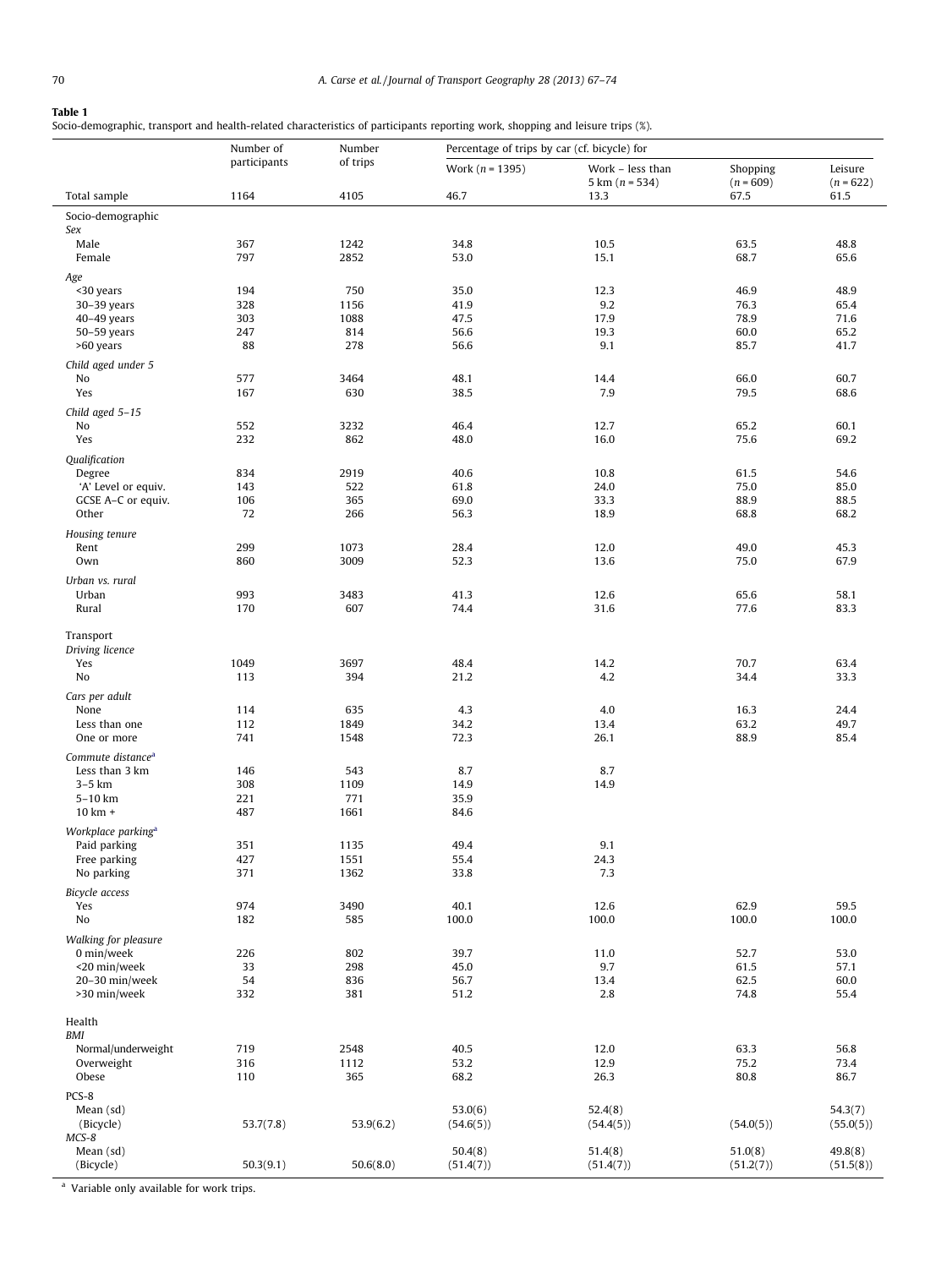<span id="page-4-0"></span>Multivariable model of odds of choosing to travel by car for work trips.

|                                                          | Univariable analysis                      | Model 1<br>$P R^2 0.12$        | Model 2<br>$P R^2 0.45$                       | Model 3<br>$P R^2 0.04$                   | Model 4<br>$P R^2 0.52$                      |  |  |
|----------------------------------------------------------|-------------------------------------------|--------------------------------|-----------------------------------------------|-------------------------------------------|----------------------------------------------|--|--|
|                                                          | OR (95%CI)                                | OR (95%CI)                     | OR (95%CI)                                    | OR (95%CI)                                | OR (95%CI)                                   |  |  |
| Socio-demographic<br>Sex (reference: male)               |                                           |                                |                                               |                                           |                                              |  |  |
| Female                                                   | $2.1$ (1.5, 2.9) <sup>**</sup>            | $2.1$ (1.5, 3.0) <sup>**</sup> |                                               |                                           | $1.9(0.9, 3.9)^{\dagger}$                    |  |  |
| Education (reference: degree)<br>A' level or equiv       | $2.8(1.2, 6.3)^{*}$                       | $2.4(1.5, 4.0)^{**}$           |                                               |                                           | 4.7 $(1.4, 15.8)^{**}$                       |  |  |
| GCSE A-C or equiv                                        | 5.3 $(1.7, 16.6)$ **                      | $2.3(1.2, 4.3)^{*}$            |                                               |                                           | 2.0(0.5, 7.1)                                |  |  |
| Other                                                    | 2.0(0.8, 5.0)                             | $2.3(1.3, 4.1)$ **             |                                               |                                           | 1.6(0.6, 5.0)                                |  |  |
| Housing tenure (reference: rent)                         |                                           |                                |                                               |                                           |                                              |  |  |
| Own                                                      | $2.8(1.9, 4.0)$ **                        | $2.7(1.8, 4.2)^{**}$           |                                               |                                           | 0.6(0.3, 1.6)                                |  |  |
| Urban vs. rural (reference: urban)                       |                                           |                                |                                               |                                           |                                              |  |  |
| Rural                                                    | 4.1 $(2.7, 6.5)$ <sup>**</sup>            | 4.2 $(2.6, 6.8)$ **            |                                               |                                           | 1.1(0.5, 2.5)                                |  |  |
| Transport                                                |                                           |                                |                                               |                                           |                                              |  |  |
| Cars per adult (reference: none)                         |                                           |                                |                                               |                                           |                                              |  |  |
| Less than one<br>One or more                             | 11.7(4.5, 30.6)<br>58.6 (22.2, 254.5)**   |                                | 20.3 (3.3, 134.9)**<br>47.5 $(7.2, 316.1)$ ** |                                           | 56.6 (4.2, 746.3)**<br>151.9 (11.5, 709.6)** |  |  |
|                                                          |                                           |                                |                                               |                                           |                                              |  |  |
| Commute distance (reference: less than 3 km)<br>$3-5$ km | $2.9(1.0, 8.9)^{\dagger}$                 |                                | 2.6(0.5, 13.6)                                |                                           | 2.4(0.5, 12.0)                               |  |  |
| $5-10$ km                                                | $5.6(1.7, 18.6)$ <sup>*</sup>             |                                | $7.4(1.4, 37.6)$ <sup>*</sup>                 |                                           | $8.1(1.6, 38.6)^{**}$                        |  |  |
| $10 \text{ km}+$                                         | 33.3 (3.9, 284.7)**                       |                                | 79.9 (15.6, 407.8)**                          |                                           | 104.1 (20.7, 524.0)**                        |  |  |
| Workplace parking (reference: paid parking)              |                                           |                                |                                               |                                           |                                              |  |  |
| Free parking                                             | $1.3(0.9, 1.8)$ <sup>†</sup>              |                                | $1.7(0.9, 3.5)^{*}$                           |                                           | $1.8(0.9, 4.0)^{*}$                          |  |  |
| No parking                                               | $0.5(0.4, 0.8)^{**}$                      |                                | 0.9(0.5, 1.7)                                 |                                           | 0.9(0.4, 1.6)                                |  |  |
| Walking for pleasure (reference: 0 min)                  |                                           |                                |                                               |                                           |                                              |  |  |
| $<$ 20 min                                               | 0.9(0.3, 3.3)                             |                                | 1.3(0.5, 3.3)                                 |                                           | 1.1(0.4, 3.5)                                |  |  |
| $20-30$ min<br>$>30$ min                                 | 1.1(0.4, 2.9)<br>0.3(0.6, 1.5)            |                                | $2.0(1.0, 3.8)^{\circ}$                       |                                           | 1.5(0.7, 3.6)<br>0.8(0.3, 1.7)               |  |  |
|                                                          |                                           |                                | 1.0(0.5, 2.3)                                 |                                           |                                              |  |  |
| Health                                                   |                                           |                                |                                               |                                           |                                              |  |  |
| BMI (reference normal/underweight)                       |                                           |                                |                                               |                                           |                                              |  |  |
| Overweight<br>Obese                                      | 1.0(0.5, 2.1)<br>3.3 $(1.2, 8.9)^{\circ}$ |                                |                                               | $1.7(1.1, 2.33)$ **<br>$3.1(1.7, 5.4)$ ** | 1.0(0.5, 2.0)<br>$1.5(0.6, 3.8)^{\dagger}$   |  |  |
| PCS-8                                                    |                                           |                                |                                               |                                           |                                              |  |  |
|                                                          | 1.0(0.9, 1.1)                             |                                |                                               | $1.0(0.9, 1.1)^{\dagger}$                 | 1.0(0.9, 1.1)                                |  |  |
| MCS-8                                                    |                                           |                                |                                               |                                           |                                              |  |  |
|                                                          | 1.0(0.9, 1.1)                             |                                |                                               | $1.0(0.9, 1.0)$ <sup>*</sup>              | 1.0(0.9, 1.0)                                |  |  |

Model 1 – socio-demographic, Model 2 – transport, Model 3 – health, Model 4 – socio-demographic + transport + health.

 $P R<sup>2</sup>$  – pseudo R-square value; OR – odds ratio; CI – confidence intervals.

 $p < 0.10$ .

 $p < 0.05$ .

 $p < 0.01$ .

access to a car and lower levels of education were both associated with an increased likelihood of using the car for shopping, leisure and short-distance commuting trips.

Commuting distance was strongly associated with the choice between the bicycle and the car for work trips. The importance of commuting distance probably reflects the fact that people living closer to work, shops and leisure facilities are more likely to be able to cycle, whereas those driving may tend to do so because they live further from these key destinations. More compact urban form is difficult to achieve in established towns and cities, but the type and location of new developments should be considered in terms of the impact they may have on travel behaviour. In the Netherlands, it has been shown that strategic national spatial planning has been effective in retaining high shares of cycling and walking in the large and medium-sized cities [\(Schwanen et al., 2004](#page-7-0)).

In this study, car travel was not associated with higher socioeconomic classification. Whereas previous research has shown that travelling by car is associated with the highest level of education ([Schwanen et al., 2002\)](#page-7-0), here an inverse relationship was found in that the lower the level of education, the more likely that travel for work, shopping and leisure purposes was made by car rather than by bicycle. Travel to work data using the National Statistics Socio-Economic Classification (NS-SEC) for Cambridge shows there are a greater proportion of cyclists in higher occupational categories than in the lower (30% compared with 23%) [\(ONS, 2001](#page-7-0)). There is also a larger number driving with a lower NS-SEC (41%) compared to those in a higher NS-SEC (34%). In the higher occupational categories, having a degree is by far the most frequent level of qualification whereas in the lowest NS-SEC categories, having no qualifications is the most commonly reported level of educational attainment. As has been previously argued, this is likely to reflect the fact that in this sample, not owning a car is generally not a marker of deprivation. Instead, it typically reflects those living close enough to the city centre do not to need a car which, given high housing costs in central Cambridge, could be a marker for greater affluence. Both in this sample and in Cambridge as a whole, levels of education are higher among individuals living closer to the city centre ([Goodman et al., 2012](#page-7-0)).

Free workplace car parking was strongly associated with car use for commuting (including short trips) and could be considered a deterrent to cycling. In the US it has been suggested that removing free parking could reduce car travel to work by up to 81% [\(Willson](#page-7-0)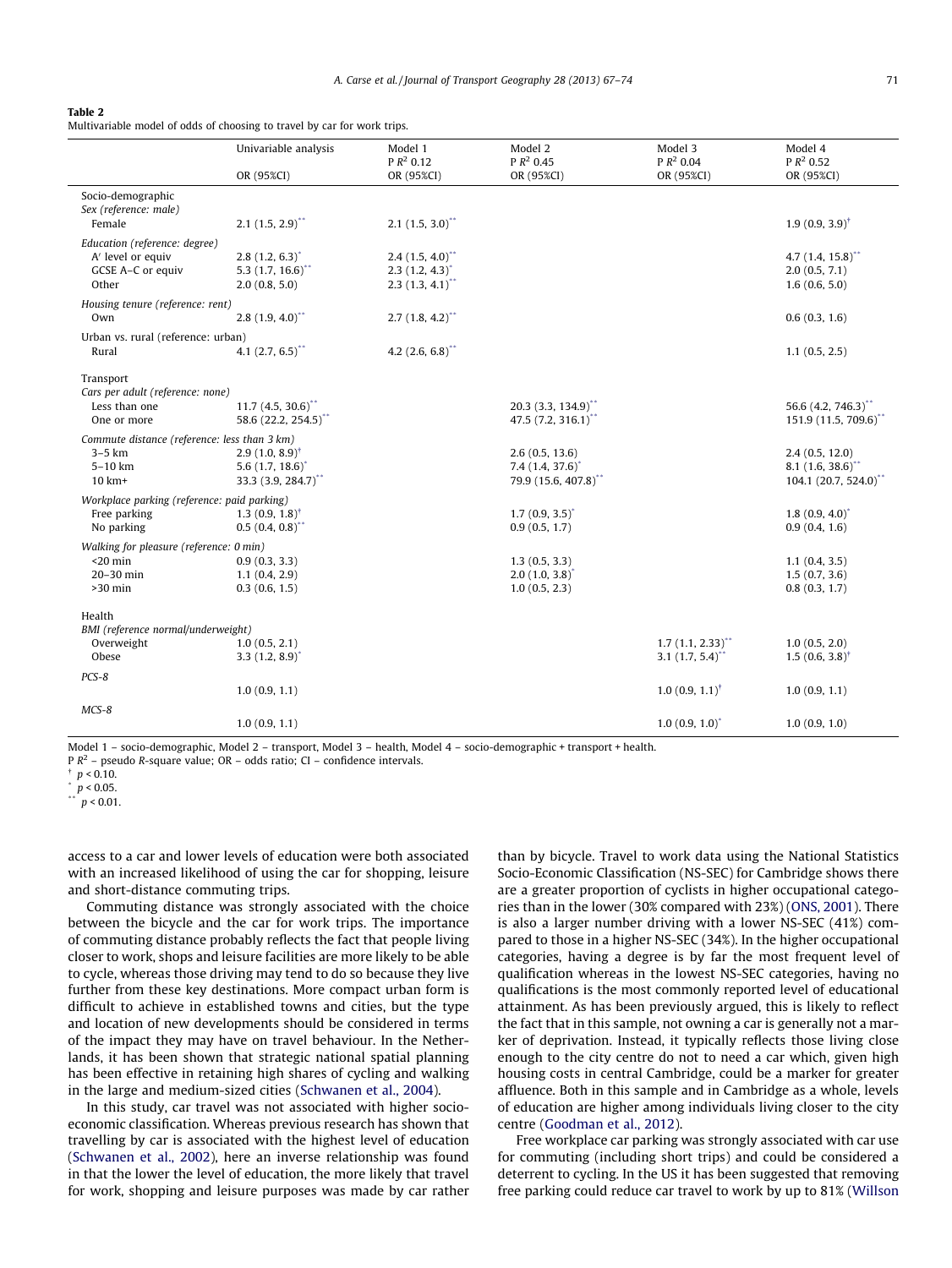<span id="page-5-0"></span>Multivariable analysis for odds of choosing to travel by car for short work trips – less than 5 km.

|                                             | Univariable analysis          | Model 1                   | Model 2              | Model 3                      | Model 4                          |  |
|---------------------------------------------|-------------------------------|---------------------------|----------------------|------------------------------|----------------------------------|--|
|                                             |                               | $P R^2 0.06$              | $P R^2 0.15$         | $P R^2 0.05$                 | $P R^2 0.25$                     |  |
|                                             | OR (95%CI)                    | OR (95%CI)                | OR (95%CI)           | OR (95%CI)                   | OR (95%CI)                       |  |
| Socio-demographic                           |                               |                           |                      |                              |                                  |  |
| Education (reference: degree)               |                               |                           |                      |                              |                                  |  |
| A' level or equiv                           | 2.6(1.0, 6.5)                 | $2.6(0.9, 7.2)^{\dagger}$ |                      |                              | 4.2 $(1.0, 18.2)$ <sup>*</sup>   |  |
| GCSE 'A-C' or equiv                         | $4.1(1.1, 14.7)$ <sup>*</sup> | 2.9(0.7, 12.4)            |                      |                              | 6.1 $(0.9, 40.6)$                |  |
| Other                                       | 1.9(0.7, 5.4)                 | 2.0(0.7, 5.7)             |                      |                              | 3.1 $(0.9, 10.9)^{\dagger}$      |  |
| Transport                                   |                               |                           |                      |                              |                                  |  |
| Car per adult (reference: none)             |                               |                           |                      |                              |                                  |  |
| Less than one                               | 2.6(0.7, 9.2)                 |                           | 2.3(0.5, 9.7)        |                              | 2.3(0.4, 12.8)                   |  |
| One or more                                 | $12.4(3.7, 45.9)^{**}$        |                           | $9.7(2.2, 42.8)^{4}$ |                              | $10.4$ (2.1, 51.6) <sup>**</sup> |  |
| Workplace parking (reference: paid parking) |                               |                           |                      |                              |                                  |  |
| Free parking                                | 3.2(1.4, 7.6)                 |                           | 3.1(1.2, 7.6)        |                              | 4.3 $(1.5, 12.2)$                |  |
| No parking                                  | 0.8(0.3, 2.0)                 |                           | 0.9(0.3, 2.7)        |                              | 0.8(0.2, 2.7)                    |  |
| Health                                      |                               |                           |                      |                              |                                  |  |
| BMI (reference normal/underweight)          |                               |                           |                      |                              |                                  |  |
| Overweight                                  | 1.1(0.5, 2.5)                 |                           |                      | 1.0(0.4, 2.5)                | 0.7(0.2, 2.1)                    |  |
| Obese                                       | 2.60.9, 7.6                   |                           |                      | $3.1(0.9, 9.6)$ <sup>*</sup> | 1.4(0.4, 4.4)                    |  |

Model 1 – socio-demographic, Model 2 – transport, Model 3 – health, Model 4 – socio-demographic + transport + health.

 $PR<sup>2</sup>$  – pseudo R-square value; OR – odds ratio; CI – confidence intervals.

 $p < 0.10$ .

 $p < 0.05$ .

 $\frac{p}{p}$  < 0.01.

#### Table 4

Multivariable analysis for odds of choosing to travel by car for shopping trips.

|                                         | Univariable analysis   | Model 1<br>$P R^2 0.13$   | Model 2<br>$P R^2 0.23$   | Model 3<br>$P R^2 0.04$ | Model 4<br>$P R^2 0.36$           |
|-----------------------------------------|------------------------|---------------------------|---------------------------|-------------------------|-----------------------------------|
|                                         | OR (95%CI)             | OR (95%CI)                | OR (95%CI)                | OR (95%CI)              | OR (95%CI)                        |
| Socio-demographic                       |                        |                           |                           |                         |                                   |
| Age (reference: <30 years)              |                        |                           |                           |                         |                                   |
| $30 - 39$ years                         | $3.7(1.6, 8.4)^{**}$   | 2.3(0.8, 6.2)             |                           |                         | 1.5(0.3, 9.1)                     |
| $40 - 49$ years                         | 4.2 $(1.8, 10.1)^{**}$ | $2.5(0.9, 6.7)^{\dagger}$ |                           |                         | 5.4 $(0.9, 31.5)^{\dagger}$       |
| $50-59$ years                           | 1.7(0.7, 4.0)          | 0.9(0.3, 2.2)             |                           |                         | 2.9(0.4, 19.4)                    |
| >60 years                               | 6.8 $(1.6, 28.3)^{*}$  | 3.4(0.5, 16.3)            |                           |                         | 65.9 (4.9, 723.7)**               |
| Education (reference: degree)           |                        |                           |                           |                         |                                   |
| A' level or equiv                       | 1.9(0.7, 4.9)          | 2.0(0.8, 5.1)             |                           |                         | $14.8(2.1, 118.5)$ <sup>**</sup>  |
| GCSE 'A-C' or equiv                     | $5.0(1.7, 14.7)^{**}$  | $5.4(1.8, 14.7)^{4}$      |                           |                         | $17.3$ (2.5, 144.0) <sup>**</sup> |
| Other                                   | 1.4(0.3, 5.9)          | 1.6(0.3, 7.9)             |                           |                         | 2.2(0.3, 16.1)                    |
| Housing tenure (reference: rent)        |                        |                           |                           |                         |                                   |
| Own                                     | 3.1 $(1.6, 6.0)^{**}$  | $2.7(1.3, 5.6)$ **        |                           |                         | $0.3(0.1, 1.2)^{\dagger}$         |
| Transport                               |                        |                           |                           |                         |                                   |
| Car per adult (reference: none)         |                        |                           |                           |                         |                                   |
| Less than one                           | $8.8(2.8, 27.7)^*$     |                           | 6.8 $(1.8, 25.1)^{**}$    |                         | $14.5(1.8, 117.3)$ <sup>**</sup>  |
| One or more                             | 41.0 (11.7, 143.2)     |                           | $35.3(8.2, 153.2)^{**}$   |                         | 103.3 (10.8, 778.7)**             |
| Walking for pleasure (reference: 0 min) |                        |                           |                           |                         |                                   |
| $<$ 20 min                              | 1.5(0.4, 5.4)          |                           | 1.1(0.3, 3.8)             |                         | 0.4(0.1, 2.5)                     |
| 20-30 min                               | $3.1$ $(1.2, 7.8)^{*}$ |                           | $2.7(0.9, 8.6)^{\dagger}$ |                         | 2.4(0.8, 7.4)                     |
| $>30$ min                               | 2.0(0.7, 5.9)          |                           | 1.0(0.3, 3.2)             |                         | 1.6(0.4, 5.7)                     |

Model 1 – socio-demographic, Model 2 – transport, Model 3 – health, Model 4 – socio-demographic + transport + health.

 $P R<sup>2</sup>$  – pseudo R-square value; OR – odds ratio; CI – confidence intervals.

 $p < 0.10$ .

 $p < 0.05$ .

\*\*  $p < 0.0$ .

[and Shoup, 1990\)](#page-7-0). One possible intervention strategy would be to implement a workplace parking levy such as that introduced in Nottingham ([Nottingham City Council, 2011](#page-7-0)). Employers that provide 11 or more workplace parking spaces are now required to pay £279 per year per place. The revenue generated is to be used to fund improvements on public transport.

While car ownership was, unsurprisingly, strongly associated with not cycling, it is has been shown that car ownership was not necessarily incompatible with cycle use. Almost 80% of cycle trips to and from work in this sample were made by cyclists from car-owning households, and in almost 25% of cases there were one or more cars available per adult in the household. This may reflect what has been described as Cambridge's 'cycling citizenship' ([Al](#page-7-0)[dred, 2010\)](#page-7-0), whereby the independence or freedom embodied in cycling has become part of daily life. It also suggests that a shift towards a cycling culture in other towns and cities (such as those targeted in the CCT programme) may be achievable even in a context of relatively high car ownership and use.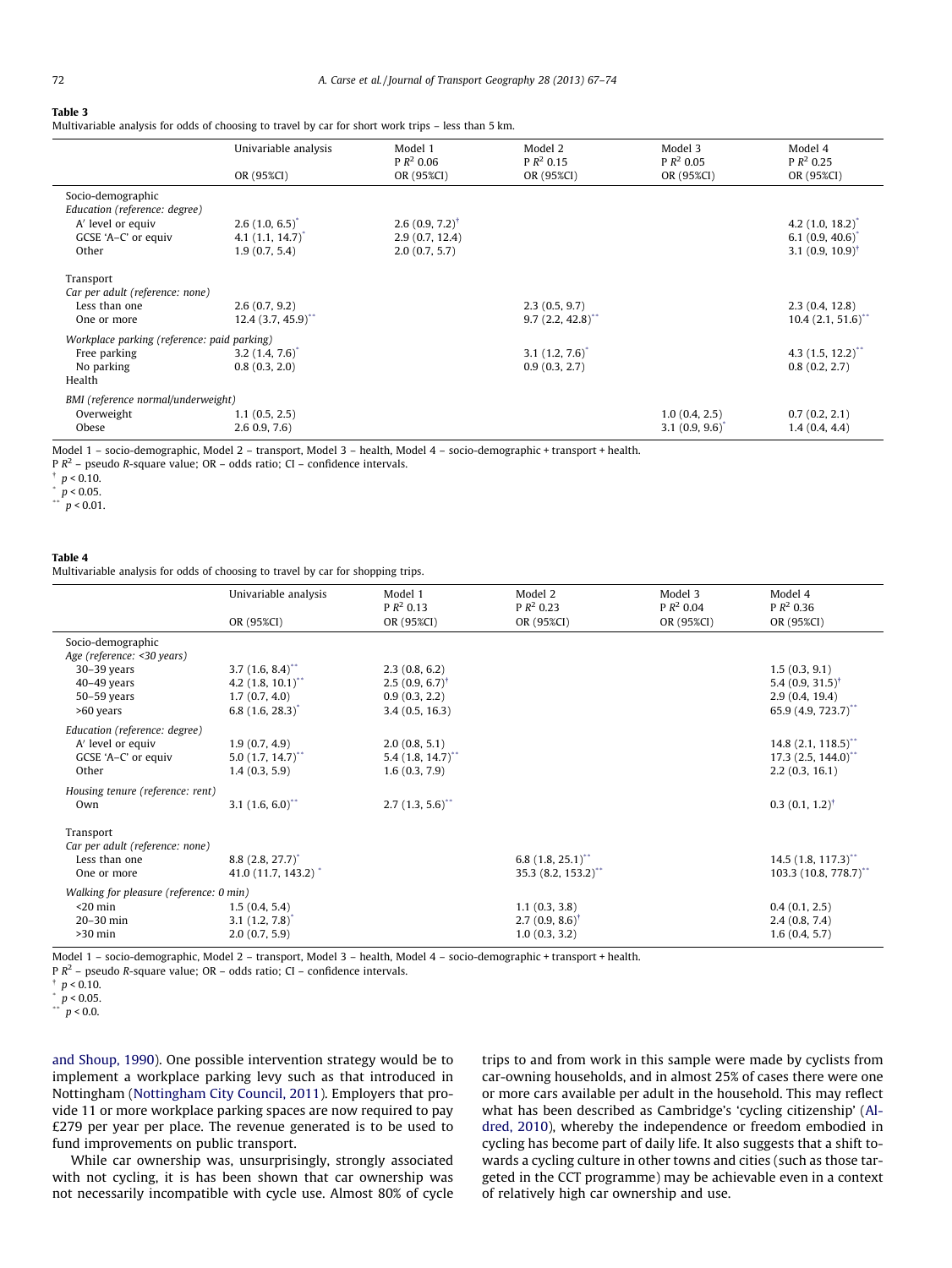<span id="page-6-0"></span>Multivariable analysis for odds of choosing to travel by car for leisure trips.

|                                            | Univariable analysis           | Model 1<br>$P R^2 0.13$       | Model 2<br>$P R^2 0.17$          | Model 3<br>$P R^2 0.04$ | Model 4<br>$P R^2 0.27$          |
|--------------------------------------------|--------------------------------|-------------------------------|----------------------------------|-------------------------|----------------------------------|
|                                            | OR (95%CI)                     | OR (95%CI)                    | OR (95%CI)                       | OR (95%CI)              | OR (95%CI)                       |
| Socio-demographic<br>Sex (reference: male) |                                |                               |                                  |                         |                                  |
| Female                                     | $2.0(1.1, 4.0)^{*}$            | $2.2$ (1.0, 4.7) <sup>*</sup> |                                  |                         | 2.1(0.8, 5.4)                    |
| Education (reference: degree)              |                                |                               |                                  |                         |                                  |
| A' level or equiv                          | 4.7 $(1.4, 15.6)^{*}$          | 4.2 $(1.3, 13.2)^{**}$        |                                  |                         | $3.8(1.1, 14.6)^{*}$             |
| GCSE 'A-C' or equiv                        | $6.4$ (1.3, 31.8) <sup>*</sup> | 8.1(1.3, 50.9)                |                                  |                         | $14.8$ (2.3, 95.9) <sup>**</sup> |
| Other                                      | 1.5(0.4, 5.3)                  | 1.3(0.4, 4.6)                 |                                  |                         | 0.7(0.2, 2.9)                    |
| Urban vs. rural (reference: urban)         |                                |                               |                                  |                         |                                  |
| Rural                                      | $3.6(1.3, 9.9)^{*}$            | 3.4 $(1.1, 9.9)^{*}$          |                                  |                         | 1.6(0.5, 4.9)                    |
| Transport                                  |                                |                               |                                  |                         |                                  |
| Car per adult (reference: none)            |                                |                               |                                  |                         |                                  |
| Less than one                              | $3.1 (1.1, 8.2)^*$             |                               | $2.7(1.0, 7.5)^{*}$              |                         | 2.2(0.6, 8.1)                    |
| One or more                                | 18.1 $(6.2, 52.7)^{**}$        |                               | $16.2$ (5.4, 48.5) <sup>**</sup> |                         | 11.2(2.8, 44.8)                  |
|                                            |                                |                               |                                  |                         |                                  |
| Health                                     |                                |                               |                                  |                         |                                  |
| BMI (reference normal/underweight)         |                                |                               |                                  |                         |                                  |
| Overweight                                 | 2.8(0.3, 25.1)                 |                               |                                  | 2.0(0.9, 4.6)           | 1.8(0.6, 8.1)                    |
| Obese                                      | 6.5(0.6, 76.5)                 |                               |                                  | 4.6 $(1.2, 18.5)^{*}$   | 3.8 $(0.8, 17.3)$ <sup>†</sup>   |

Model 1 – socio-demographic, Model 2 – transport, Model 3 – health, Model 4 – socio-demographic + transport + health.

 $PR<sup>2</sup>$  – pseudo R-square value; OR – odds ratio; CI – confidence intervals.

 $p < 0.10$ .

With these conclusions in mind there are a number of study limitations to consider. The first is that the sample was not representative of the UK or even of all commuters in Cambridge. In this sample, 53.3% of trips to work are by bicycle compared to 24.9% in Cambridge according to the UK census [\(ONS, 2001\)](#page-7-0). [Table 1](#page-3-0) shows that bicycle use is even more prevalent for short trips. The second relates to the method of measuring travel behaviour used in the analysis, which was based on a 1-day travel record and (for this analysis) limited to two specific main modes. While other modes of travel (such as walking or bus use) could have been included in the analysis, Cambridge presented a particular opportunity to make a direct comparison between the car and the bicycle. When longitudinal data from this study are available we will be able to analyse the determinants of travel behaviour (and change in travel behaviour) more effectively rather than relying on a cross-sectional analysis of the correlates of modal choice. This will also be enhanced by evaluation of travel diary data to explore travel patterns throughout the week and within households. A further step in this research would be to monitor the growth of cycling in other areas, particularly the CCTs, in order to understand why people continue to use the car, especially for shorter trips, particularly after infrastructure and policy measures to support cycling have been implemented effectively. Even with these limitations there are policy recommendations that can be made. The limitations do not affect the influence that potential changes could have on travel behaviour. When the additional data becomes available a stronger case will be made for how people could be encouraged out of the car.  $p < 0.05$ .  $p < 0.00$ .

Cycling accounts for the minority of modal share in almost all urban locations of the UK, where the car is dominant. The case of Cambridge shows that more could be done to increase cycling and reduce the use of the car, especially over short distances. Even when a 'cycling culture' is not apparent, more policies could be introduced that might lead to an increase in cycling, one obvious example being a reduction in free car parking. CCTs represent an important potential step in initiating the development of a cycling culture, but there is still a long way to go before cycling is more widely accepted as an alternative travel mode for many people. Other research has shown that increasing the cost of car travel ([Pu](#page-7-0)[cher and Buehler, 2008\)](#page-7-0), introducing improved cycling facilities and rights of way for cyclists [\(Parker et al., 2011; Pucher et al.,](#page-7-0) [2010](#page-7-0)), and intensifying political pressure [\(Wachs, 1998](#page-7-0)) may all have a role in encouraging more cycling, and [Wardman et al.](#page-7-0) [\(2007\)](#page-7-0) suggest that cycling may have an appreciable impact on car use once a package of measures is implemented. For the bicycle to be regarded as a genuine sustainable alternative to the car in other locations, especially for shorter trips, it may be necessary to implement an integrated package of mutually reinforcing policies (such as a workplace parking policy), improved cycling facilities and infrastructure. The recent political pressure from the 'Cities Fit for Cycling' campaign has caught the attention of the UK Parliament ([Burgess, 2012](#page-7-0)) and may contribute to creating a climate in which interventions of this kind might be put into practice.

## Acknowledgements

The Commuting and Health in Cambridge study was developed by David Ogilvie, Simon Griffin, Andy Jones and Roger Mackett and initially funded under the auspices of the Centre for Diet and Activity Research (CEDAR), a UKCRC Public Health Research Centre of Excellence. Funding from the British Heart Foundation, Economic and Social Research Council, Medical Research Council, National Institute for Health Research and the Wellcome Trust, under the auspices of the UK Clinical Research Collaboration, is gratefully acknowledged. The study is now funded by the National Institute for Health Research Public Health Research programme (project number 09/3001/06: see [www.phr.nihr.ac.uk/funded\\_projects\)](http://www.phr.nihr.ac.uk/funded_projects). DO is also supported by the Medical Research Council [Unit Programme number U106179474] and AG contributed to this study while funded by an NIHR postdoctoral fellowship. The views and opinions expressed herein are those of the authors and do not necessarily reflect those of the NIHR PHR programme or the Department of Health. The study was approved by the Hertfordshire Research Ethics Committee (reference number 08/H0311/208). We thank the study participants for their cooperation and the staff